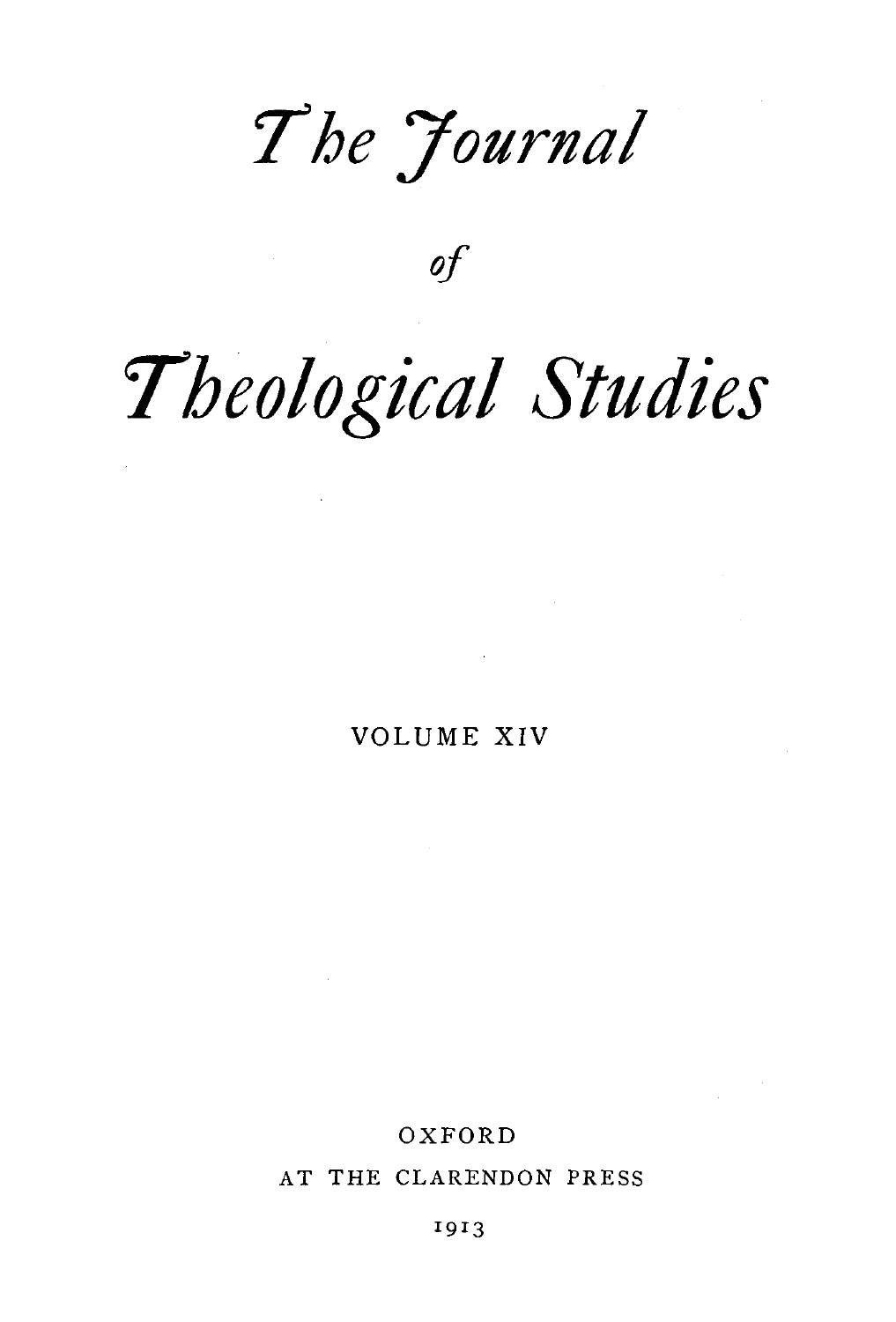### OXFORD UNIVERSITY PRESS LONDON EDINBURGH GLASGOW NEW YORK TORONTO MELBOURNE BOMBAY HUMPHREY MILFORD M.A. PUBLISHER TO THE UNIVERSITY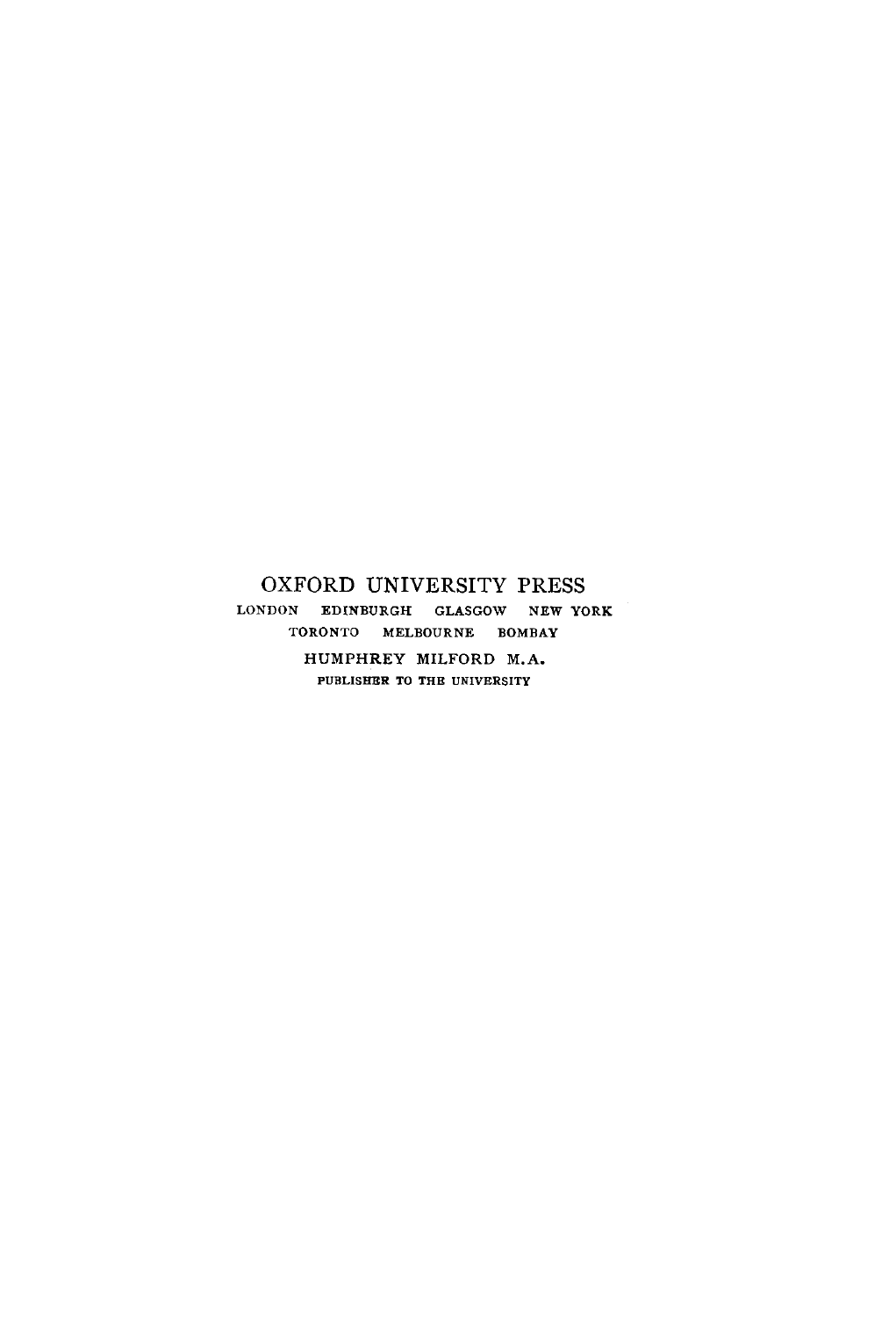### *COMMITTEE OF DIRECTION:*

Rev. DR. HoLLAND, Regius Professor of Divinity, Oxford. Rev. DR. SWETE, Regius Professor of Divinity, Cambridge. Rev. DR. DRIVER, Regius Professor of Hebrew, Oxford. Rev. DR. KENNETT, Regius Professor of Hebrew, Cambridge. Rev. DR. BARNES, Hulsean Professor of Divinity, Cambridge. F. C. BuRKITT, Norrisian Professor of Divinity, Cambridge. Rev. DR. HEADLAM, formerly Principal of King's College, London Very Rev. DR. KIRKPATRICK, Dean of Ely. Rev. Dr. Lock, Dean Ireland's Professor of Exegesis, Oxford. Rev. DR. MAsON, Canon of Canterbury. Very Rev. Dr. J. ARMITAGE ROBINSON, Dean of Wells. Rev. DR. SANDAY, Lady Margaret Professor of Divinity, Oxford. Rev. DR. STANTON, Ely Professor of Divinity, Cambridge. Very Rev. DR. STRONG, Dean of Christ Church, Oxford. C. H. TuRNER, Fellow of Magdalen College, Oxford.

### *EDITORS:*

Rev. DR. BETHUNE-BAKER, 23 Cranmer Road, Cambridge. Rev. F. E. BRIGHTMAN, Magdalen College, Oxford.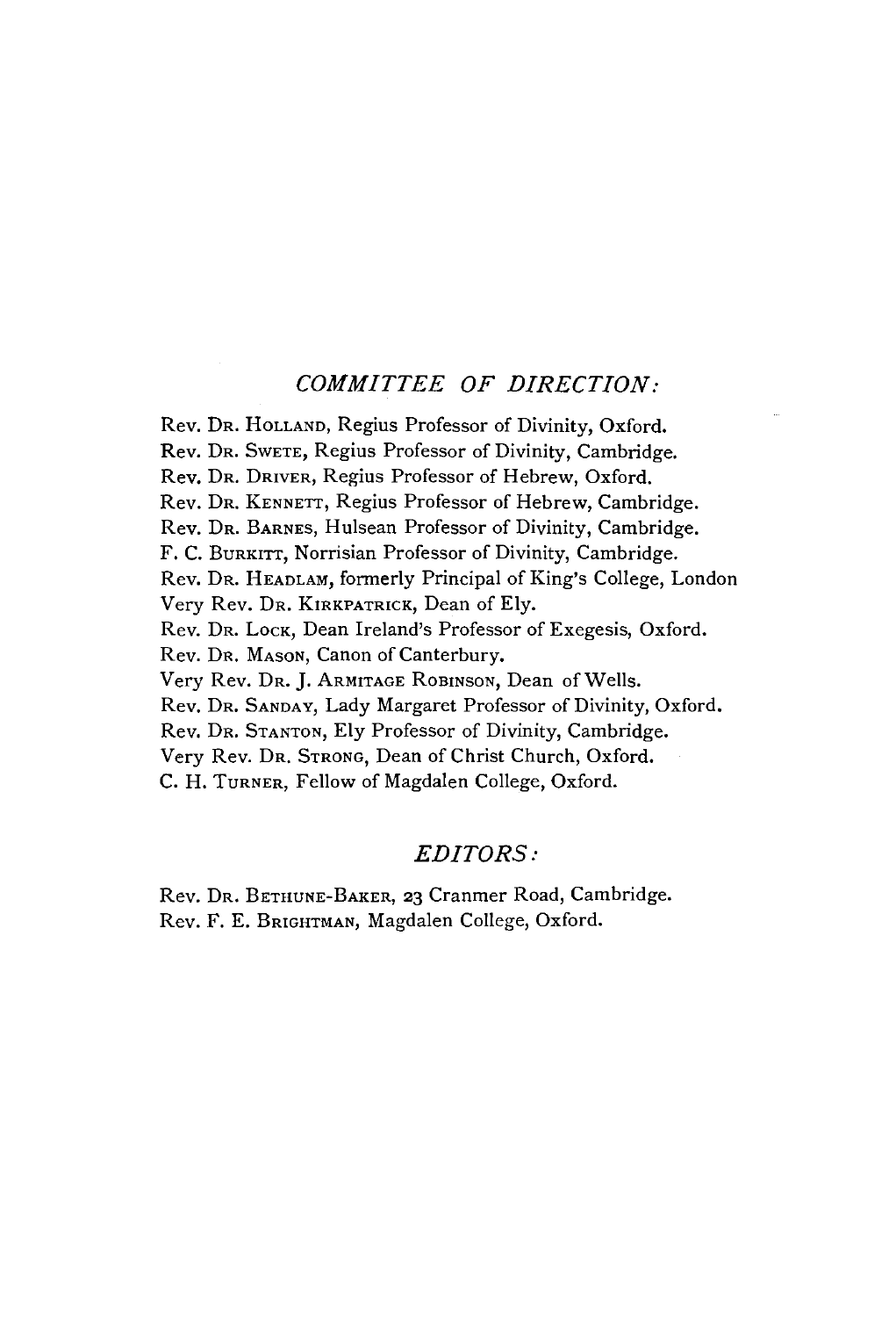# INDEX OF WRITERS

| ABBOTT, The Rev. E. A., D.D.                                                                                                                                                       | PAGE |
|------------------------------------------------------------------------------------------------------------------------------------------------------------------------------------|------|
| THE ORIGINAL LANGUAGE OF THE ODES OF SOLOMON.                                                                                                                                      | 44 I |
| ARCHDALL, The Rev. H. K.<br>THE PROBLEM OF SUFFERING (B. Blake, A Sister)                                                                                                          | 619  |
| BARDSLEY, The Rev. H. J.                                                                                                                                                           |      |
| THE TESTIMONY OF IGNATIUS AND POLYCARP TO<br>THE                                                                                                                                   |      |
| APOSTLESHIP OF 'ST JOHN'<br>$\sim 10^{-11}$                                                                                                                                        | 489  |
| THE TESTIMONY OF IGNATIUS AND POLYCARP TO<br>THE<br>WRITINGS OF ST JOHN<br>$\mathbf{L} = \mathbf{L}$<br>$\mathbf{a}$ , and $\mathbf{a}$ , and $\mathbf{a}$ , and $\mathbf{a}$<br>٠ | 207  |
| BASKERVILLE, G.                                                                                                                                                                    |      |
| Meditatio de statu praelati                                                                                                                                                        | 565  |
| BETHUNE-BAKER, The Rev. J. F., D.D.                                                                                                                                                |      |
| Über den privaten Gebrauch der hl. Schriften in der alten                                                                                                                          |      |
| Kirche: Bible-Reading in the early Church (A. Harnack)                                                                                                                             | 598  |
| BISHOP, E.                                                                                                                                                                         |      |
| LITURGICAL COMMENTS AND MEMORANDA. VIII                                                                                                                                            | 23   |
| BOUTFLOWER, The Rev. C.                                                                                                                                                            |      |
| ISAIAH XXI IN THE LIGHT OF ASSYRIAN HISTORY. I                                                                                                                                     | 5OI  |
| BURKITT, F. C.                                                                                                                                                                     |      |
| THE 'AFRICAN TEXT' IN ST FRANCIS AND THE PRAYER                                                                                                                                    |      |
| <b>BOOK</b><br>$\sim$                                                                                                                                                              | 552  |
| THE DECRETUM GELASIANUM (E. von Dobschütz)                                                                                                                                         | 469  |
| $E$ πι $\phi$ ώσκειν                                                                                                                                                               | 538  |
| THE MONTE CASSINO PSALTER.                                                                                                                                                         | 433  |
| BURNEY, The Rev. C. F., D. Litt.                                                                                                                                                   |      |
| ST MATTHEW XXV 31-46 AS A HEBREW POEM                                                                                                                                              | 414  |
| CARPENTER, The Rev. S.C.                                                                                                                                                           |      |
| Character and Religion (E. Lyttelton)                                                                                                                                              | 127  |
| CLAYTON, The Rev. G. H.                                                                                                                                                            |      |
| Preachers and Teachers (J. G. Simpson).                                                                                                                                            | 592  |
| COLSON, F. H.                                                                                                                                                                      |      |
| Take IN PAPIAS: THE GOSPELS AND THE RHETORICAL                                                                                                                                     |      |
| <b>SCHOOLS</b><br><b>Change of the A</b><br>$\bullet$                                                                                                                              | 62   |

 $\mathbf I$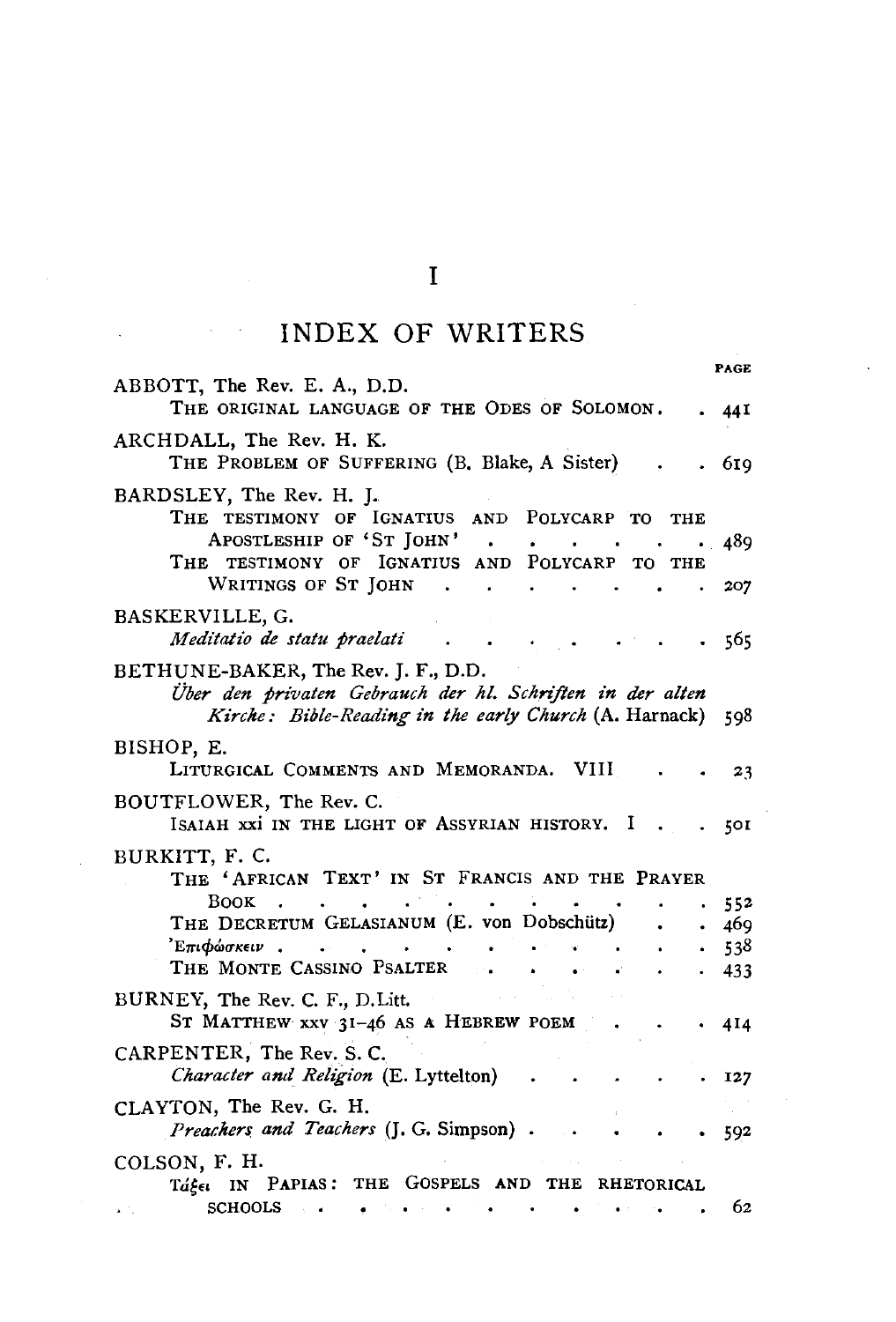INDEX OF WRITERS

|                                                                           | PAGE         |
|---------------------------------------------------------------------------|--------------|
| CONNOLLY, The Rev. R. H., O.S.B.                                          |              |
| Patrologia Orientalis, iii 1, vii 5 (F. Nau, E. W. Brooks)                | 136          |
| La Didascalie des douze Apôtres (F. Nau)                                  | 607          |
| GREEK THE ORIGINAL LANGUAGE OF THE ODES OF SOLOMON                        | 530          |
| THE ODES OF SOLOMON (J. H. Bernard, E. A. Abbott)                         | 31 I         |
| SYRIAC FORMS OF PROPER NAMES (F. C. Burkitt) .                            | 474          |
| COOK, S. A.<br>CHRONICLE OF OLD TESTAMENT AND RELATED LITERATURE 143, 623 |              |
| DAVIES, G. A. T.                                                          |              |
| TERTULLIAN AND<br>PLINY-TRAJAN CORRESPONDENCE<br>THE                      |              |
| $(E\phi.96)$                                                              | 407          |
| ELMSLIE, W. A. L.                                                         |              |
| <i>Pharisaism</i> (R. T. Herford)                                         | 593          |
| ESPOSITO, M.                                                              |              |
| ON TWO HAGIOGRAPHICAL MANUSCRIPTS IN THE LIBRARY                          |              |
| OF TRINITY COLLEGE, DUBLIN                                                | 72           |
| EVELYN-WHITE, H. G.                                                       |              |
| THE FOURTH OXYRHYNCHUS SAYING                                             | 400          |
|                                                                           |              |
| FOTHERINGHAM, J. K., D.Litt.<br>DATES IN THE ELEPHANTINE PAPYRI           | 570          |
| GAYFORD, The Rev. S.C.                                                    |              |
| The Heavenly Session of our Lord (A.J.Tait)                               | 458          |
| $GIBB$ , The Rev. J., D.D.                                                |              |
| Orthodoxie und Synkretismus in der Altprotestantischen Theo-              |              |
| <i>logie</i> (O. Ritschl).                                                | 138          |
| HERZ, N.                                                                  |              |
| THE ASTRAL TERMS IN JOB ix 9, xxxviii 31-32                               |              |
|                                                                           | 575          |
| HOSKIER, H. C.                                                            |              |
| EVAN. 157 (Rome, Vat. Urb. 2).                                            | 78, 242, 359 |
| HOWORTH, Sir H. H.                                                        |              |
| THE DECRETAL OF DAMASUS.                                                  | 321          |
| INGE, The Very Rev. W. R., D.D.                                           |              |
| THE PHILOSOPHY OF PLOTINUS (B. A. G. Fuller).                             | 309          |
| REVIEWS (M. S. Fletcher, F. von Hügel, E. Underhill).                     | 579          |
| JACKSON, The Rev. F. J. F., D.D.                                          |              |
| Saint Gregory the Great (H. H. Howorth).                                  | 45 I         |
| Studies in Early Church History (C. H. Turner)                            | 449          |
| The Birth of the English Church: Saint Augustine of Canter-               |              |
| bury $(H. H. Howorth)$ .                                                  | 599          |
| JAMES, M. R., Litt.D.                                                     |              |
| APOCRYPHA (L. Guerrier, L. Vouaux)                                        | 601          |
|                                                                           |              |
| JOHNS, The Rev. C. H. W., Litt.D.                                         |              |
| LETTERS OF HAMMURABI AND CUNEIFORM PARALLELS TO                           |              |
| THE OLD TESTAMENT (F. C. Jean, R. W. Rogers)                              | 608          |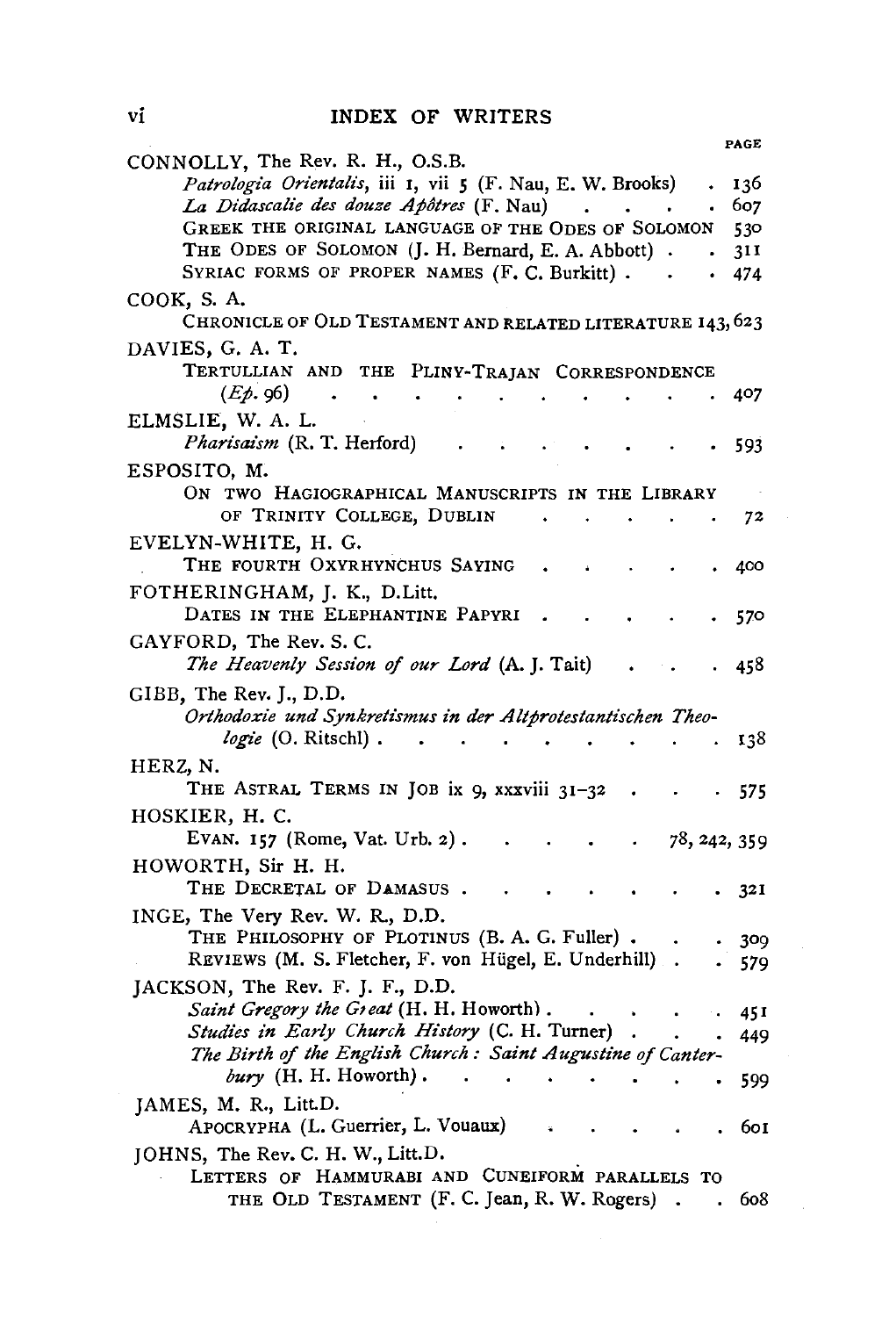| INDEX OF WRITERS |
|------------------|
|------------------|

|                                                                                                                                          | PAGE       |
|------------------------------------------------------------------------------------------------------------------------------------------|------------|
| JONES, The Rev. A. S. DUNCAN<br>A QUIETIST CHURCH (J. Oman)                                                                              | 301        |
| JONES, C.<br>The Concept of Sin (F. R. Tennant).                                                                                         | 583        |
| KNOX, A. D.<br>Σπιλάδες                                                                                                                  | 547        |
| LAWSON, J. C.<br>Handbook of the Modern Greek Vernacular (A. Thumb and<br>S. Angus)                                                      | 140        |
| LEVINE, E.<br>THE MISHNA (O. Holzmann, G. Beer)                                                                                          | 621        |
| LOEW, E. A., Ph.D.<br>THE CODEX BEZAE<br>THE DATE OF CODEX REHDIGERANUS                                                                  | 385<br>569 |
| McNEILE, The Rev. A. H., D.D.<br>'THE NUMBER OF THE BEAST'<br>L'Ecclésiaste (E. Podechard)                                               | 443<br>635 |
| MARGOLIOUTH, The Rev. D. S., D.Litt.<br><i>Ibn Thofail: sa vie, ses œuvres</i> (L. Gauthier)                                             | 596        |
| MILLIGAN, The Rev. G., D.D.<br>CHRONICLE OF NEW TESTAMENT                                                                                | 150        |
| MILNER-WHITE, The Rev. E.<br>The Patriarchs of Constantinople (C. D. Cobham).                                                            | 456        |
| MOZLEY, The Rev. J. K.<br>REVIEWS (E. D. La Touche, D. S. Adam, P. T. Forsyth)<br>REVIEWS (W. P. Paterson, H. H. Henson, H. D. A. Major) | 130<br>588 |
| MUIRHEAD, J. H.<br>THE MORAL LIFE AND MORAL WORTH (W. R. Sorley)                                                                         | 125        |
| MULLINGER, J. B.<br>Life in the Medieval University (R. S. Rait).                                                                        | 453        |
| PAUES, A. C.<br>Biblical Quotations in Middle English Literature (M. W.<br>Smyth).                                                       | 133        |
| PRATT, W. S.<br>THE DICTION OF THE PSALTER AS A CLUE TO ITS DEVELOPE-<br><b>MENT</b>                                                     | 220        |
| QUICK, The Rev. O. C.<br>MYSTICISM: ITS MEANING AND DANGER                                                                               | 1          |
| RAMSBOTHAM, The Rev. A.<br>THE COMMENTARY OF ORIGEN ON THE EPISTLE TO THE<br>ROMANS.<br>ш                                                | IO         |

vii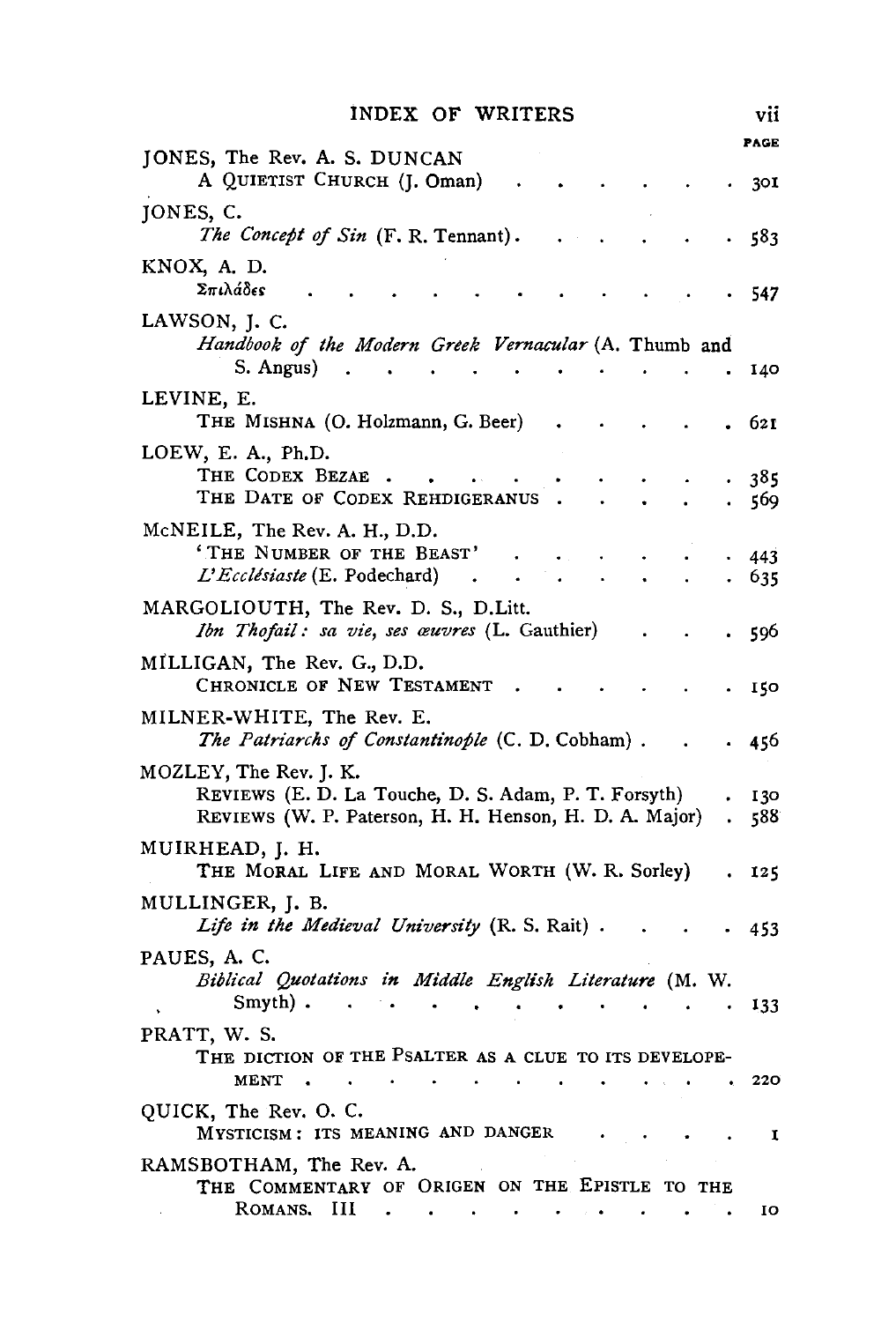### INDEX OF WRITERS

- - - -

|                                                                                                                                                  | PAGE       |
|--------------------------------------------------------------------------------------------------------------------------------------------------|------------|
| RAWLINSON, The Rev. A. E. J.<br>The Parting of the Roads (ed. F. J. F. Jackson)                                                                  | 305        |
| RICHARDS, The Rev. G. C.<br>THE GREEK OF THE NEW TESTAMENT (J. H. Moulton,<br>A. T. Robertson).                                                  | 614        |
| ROBINSON, The Very Rev. J. A., D.D.<br>THE RESURRECTION APPEARANCES                                                                              | 196        |
| ROBSON, The Rev. E. I.<br>'Iwávvns OR 'Iwávva? A NOTE ON PAPIAS ap. EUSEB. H. E. iii 39<br>John the Presbyter and the Fourth Gospel (J. Chapman) | 440<br>594 |
| SIMPSON, The Rev. D. C.<br>THE CHIEF RECENSIONS OF THE BOOK OF TOBIT.                                                                            | 516        |
| SMITH, The Rev. B. T. D.<br>A Plea for a Reconsideration of St Paul's doctrine of Justifi-<br><i>cation</i> (E. J. W. Williams).                 | 618        |
| SMITH, The Rev. C. RYDER<br>SOME INDIAN PARALLELS TO HEBREW CULT                                                                                 | 424        |
| SOUTER, A., D.Litt.<br>CASSIODORUS'S COPY OF EUCHERIUS'S Instructiones                                                                           | 69         |
| CHRONICLE OF PATRISTICA<br>THE COMMONITORIUM OF FULGENTIUS OF RUSPE ON THE                                                                       | 152        |
| HOLY SPIRIT<br>$\bullet$<br>A CORRECTION.<br>TYCONIUS'S TEXT OF THE APOCALYPSE: A PARTIAL RE-                                                    | 481<br>578 |
| <b>STORATION</b><br>$\mathcal{L}_{\bullet}$<br>SRAWLEY, The Rev. J. H., D.D.                                                                     | 338        |
| REVIEWS (E. Vacandard, Ziesché)                                                                                                                  | 467        |
| STONE, The Rev. D., D.D.<br>Bellarmin avant son Cardinalat, 1542-98 (X.-M. le Bachelet)<br>La Théologie de Bellarmin (J. de la Servière).        | 455        |
| STREETER, The Rev. B. H.                                                                                                                         | 469        |
| WAS THE BAPTIST'S PREACHING APOCALYPTIC?<br>ТАТНАМ, G. B.                                                                                        | 549        |
| Puritanism in England (H. H. Henson).<br>THACKERAY, H. ST J.                                                                                     | 457        |
| A STUDY IN THE PARABLE OF THE TWO KINGS                                                                                                          | 389        |
| TURNER, A. C.<br>THE ACTS OF THE APOSTLES (W. M. Furneaux, J. M. Wilson)                                                                         | 617        |
| TURNER, C. H.<br>THE GOSPEL OF PETER                                                                                                             | 161        |
| IS HERMAS ALSO AMONG THE PROPHETS?<br>TERTULLIANEA .                                                                                             | 404<br>556 |

viii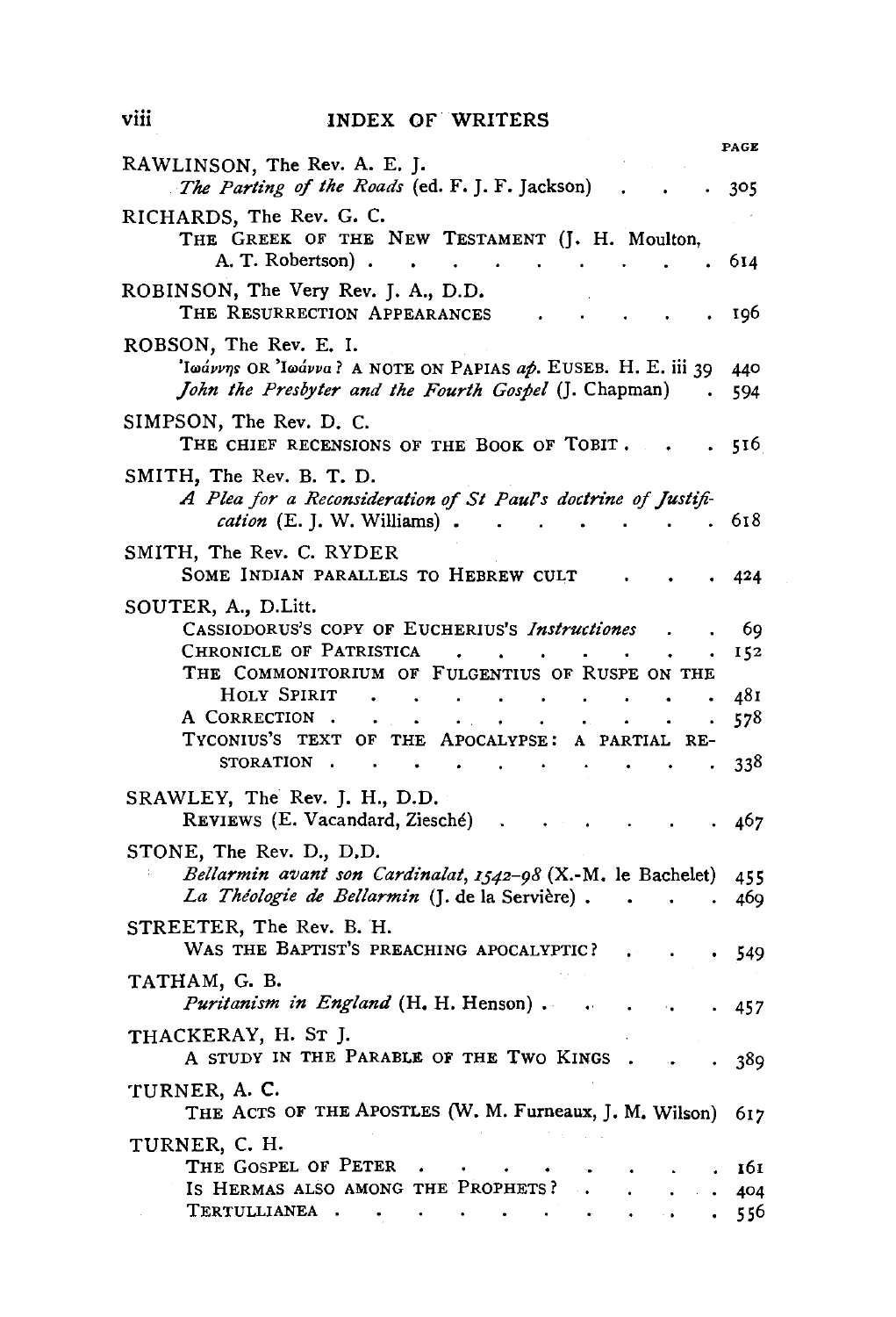| INDEX OF WRITERS                                                                                              | PAGE      | ix |
|---------------------------------------------------------------------------------------------------------------|-----------|----|
| WATSON, The Rev. E. W., D.D.<br>The Churches in Britain before A.D. 1200 (A. Plummer).                        | .452      |    |
| WEBB, C. C. J.<br>REVIEWS (R. Eucken-W. T. Jones, F. H. Johnson).                                             | $.$ $II7$ |    |
| WHITE, The Rev. H. J.<br>BELLARMINE AND THE VULGATE (X.-M. le Bachelet).                                      | .472      |    |
| WHITNEY, The Rev. J. P., B.D.<br>REVIEWS (F. Savio, G. Krüger, P. Monceaux, R. Heurtevent,<br>A. Dufourcq (a) | - 445     |    |
| WILLEY, D.<br>THE ODES AND PSALMS OF SOLOMON                                                                  | . 293     |    |
| WOOD, H. G.<br>REVIEWS (H. B. Workman, B. Nutter) 457                                                         |           |    |
| WRIGHT, The Rev. A., D.D.<br>$T\acute{a}\acute{\xi}\epsilon\epsilon$ in Papias.                               | . 298     |    |
| YOUNG, The Rev. P. N. F.<br>REVIEWS (A. Chandler, G. Steven)                                                  | . 591     |    |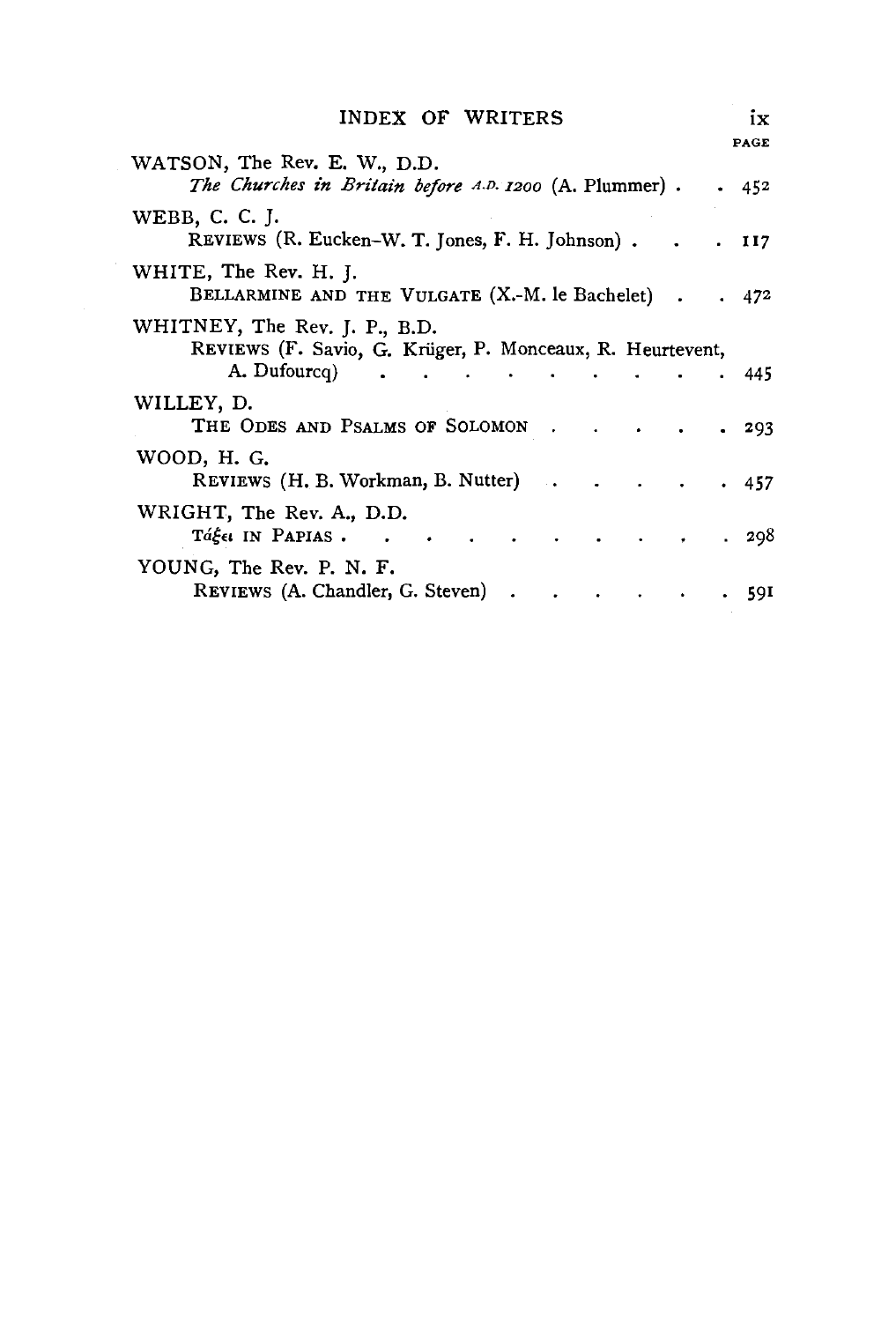# II

# INDEX OF ARTICLES

| PAGE                                                                                                                                                                                        |
|---------------------------------------------------------------------------------------------------------------------------------------------------------------------------------------------|
| CHRONICLE:                                                                                                                                                                                  |
| NEW TESTAMENT. By the Rev. G. Milligan, D.D<br>150                                                                                                                                          |
| OLD TESTAMENT AND RELATED LITERATURE. By S. A. Cook                                                                                                                                         |
| and the Rev. A. H. McNeile, D.D. .                                                                                                                                                          |
| PATRISTICA. By A. Souter, D. Litt.<br>152<br>$\bullet$ . $\bar{\phantom{a}}$<br>$\bullet$<br>$\bullet$ . The set of $\bullet$                                                               |
| DECRETAL OF DAMASUS, THE. By Sir H. H. Howorth.<br>321<br>$\sim$ $\sim$                                                                                                                     |
| DOCUMENTS:                                                                                                                                                                                  |
| THE COMMENTARY OF ORIGEN ON THE EPISTLE TO THE<br>ROMANS. III. By the Rev. A. Ramsbotham.<br>ΙO                                                                                             |
| THE COMMONITORIUM OF FULGENTIUS OF RUSPE ON THE                                                                                                                                             |
| HOLY SPIRIT. By A. Souter, D.Litt.<br>48 L<br>$\mathbf{r}$<br><b>Contract Contract</b>                                                                                                      |
| TYCONIUS'S TEXT OF THE APOCALYPSE: A PARTIAL RESTORA-                                                                                                                                       |
| TION. By A. Souter, D. Litt.<br>338<br>$\bullet$                                                                                                                                            |
| 161<br>GOSPEL OF PETER, THE. By C. H. Turner<br>$\cdot$ $\cdot$ $\cdot$ $\cdot$ $\cdot$                                                                                                     |
| MYSTICISM: ITS MEANING AND DANGER. By the Rev. O. C. Quick<br>$\blacksquare$                                                                                                                |
|                                                                                                                                                                                             |
| NOTES AND STUDIES:                                                                                                                                                                          |
| AFRICAN TEXT, THE, IN ST FRANCIS AND THE PRAYER BOOK.<br>By F. C. Burkitt<br>552<br>$\bullet$ .<br><br><br><br><br><br><br><br><br><br><br><br><br><br>                                     |
| BAPTIST'S PREACHING, WAS THE, APOCALYPTIC? By the Rev.                                                                                                                                      |
| B. H. Streeter<br>$\bullet$<br>549<br>$\ddot{\phantom{a}}$                                                                                                                                  |
| CASSIODORUS'S COPY OF EUCHERIUS'S Instructiones. By A.                                                                                                                                      |
| Souter, D. Litt.<br>69<br>$\bullet$                                                                                                                                                         |
| CODEX BEZAE, THE. By E. A. Loew, Ph.D.<br>385                                                                                                                                               |
| CODEX REHDIGERANUS, THE DATE OF. By E. A. Loew, Ph.D.<br>569                                                                                                                                |
| CORRECTION, A. By A. Souter, D. Litt.<br>578                                                                                                                                                |
| ELEPHANTINE PAPYRI, DATES IN THE. By J. K. Fotheringham,                                                                                                                                    |
| D.Litt<br>$\sim$<br>570<br>$\bullet$ .<br><br><br><br><br><br><br><br><br><br><br><br><br><br><br><br><br><br><br><br><br><br><br><br><br><br><br><br><br><br><br><br><br><br><br>$\bullet$ |
| $\sum$ Επιφώσκειν. By F. C. Burkitt<br>538.<br>$\mathbf{r}$<br>$\cdot$ $\cdot$ $\cdot$ $\cdot$ $\cdot$<br>$\bullet$                                                                         |
| EVAN. 157 (ROME, VAT. URB. 2). By H. C. Hoskier . 78, 242, 359                                                                                                                              |
| HAGIOGRAPHICAL MANUSCRIPTS, ON TWO, IN THE LIBRARY OF                                                                                                                                       |
| TRINITY COLLEGE, DUBLIN. By M. Esposito.<br>72<br>$\bullet$ .<br><br><br><br><br><br><br><br>                                                                                               |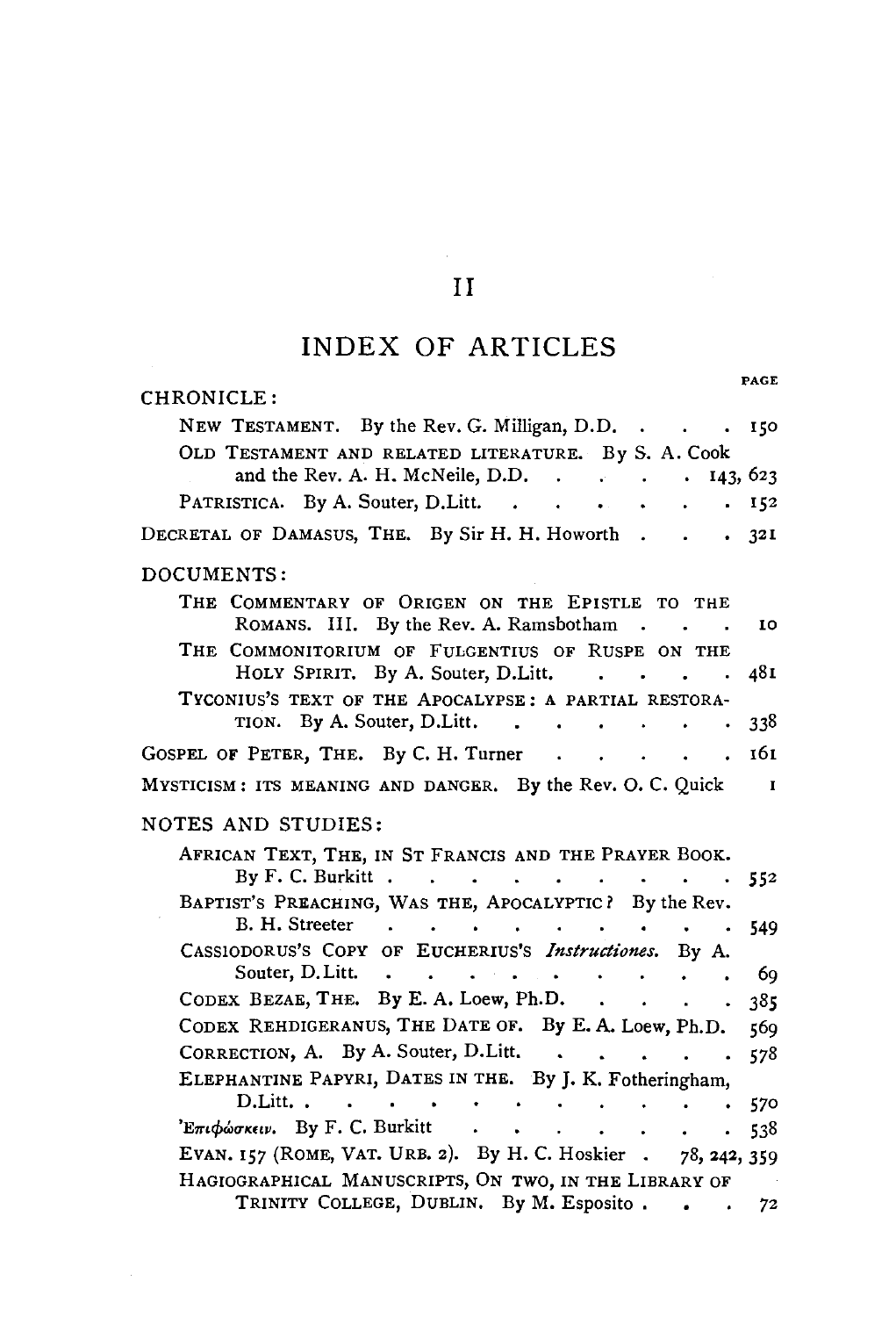| NOTES AND STUDIES (continued):                                                                                                                                  |             |
|-----------------------------------------------------------------------------------------------------------------------------------------------------------------|-------------|
| HERMAS, IS, ALSO AMONG THE PROPHETS? By C. H. Turner                                                                                                            | 404         |
| IGNATIUS AND POLYCARP, THE TESTIMONY OF, TO THE<br>APOSTLESHIP OF 'ST JOHN'. By the Rev. H. J. Bardsley                                                         | 489         |
| IGNATIUS AND POLYCARP, THE TESTIMONY OF, TO THE WRIT-<br>INGS OF ST JOHN. By the Rev. H. J. Bardsley                                                            | 207         |
| INDIAN PARALLELS, SOME, TO HEBREW CULT. By the Rev.<br>C. Ryder Smith.<br>$\bullet$<br>$\bullet$<br>$\bullet$ .<br><br><br><br><br><br><br><br><br><br><br><br> | 424         |
| ISAIAH XXI IN THE LIGHT OF ASSYRIAN HISTORY. I. By the<br>Rev. C. Boutflower<br>$\bullet$                                                                       | 501         |
| 'Iwávvns OR 'Iwávva? A NOTE ON PAPIAS ap. EUS. H.E. iii 39. By<br>the Rev. E. I. Robson.                                                                        | 440         |
| JOB ix 9, xxxviii 31, 32, THE ASTRAL TERMS IN. By N. Herz.                                                                                                      | 575         |
| LITURGICAL COMMENTS AND MEMORANDA. VIII. By E. Bishop                                                                                                           | 23          |
| ST MATTHEW XXV 31-46 AS A HEBREW POEM. By the Rev.                                                                                                              |             |
| C. F. Burney, D.Litt.<br>$\ddot{\phantom{0}}$<br>$\ddot{\phantom{0}}$<br>$\bullet$ and $\bullet$ and $\bullet$                                                  | 414         |
| Meditatio de statu praelati. By G. Baskerville<br>$\bullet$                                                                                                     | 565         |
| NUMBER OF THE BEAST, THE. By the Rev. A. H. McNeile,<br>D.D.<br>$\bullet$                                                                                       | 443         |
| OXYRHYNCHUS SAYING, THE FOURTH. By H. G. Evelyn-<br>White.                                                                                                      | 400         |
| PARABLE OF THE TWO KINGS, A STUDY IN THE. By H. St J.<br>Thackeray.                                                                                             | 389         |
| PLINY-TRAJAN CORRESPONDENCE (Ep. 96), TERTULLIAN AND<br>By G. A. T. Davies $\cdot$<br>THE.<br>$\sim 10^{-10}$ and $\sim 10^{-10}$<br>$\blacksquare$             | 407         |
| PSALTER, THE DICTION OF THE, AS A CLUE TO ITS DEVELOP-<br>MENT. By W.S. Pratt<br>$\ddot{\phantom{1}}$                                                           | 220         |
| PSALTER, THE MONTE CASSINO. By F. C. Burkitt.                                                                                                                   | 433         |
| SOLOMON, GREEK THE ORIGINAL LANGUAGE OF THE ODES                                                                                                                |             |
| OF. By the Rev. R. H. Connolly, O.S.B                                                                                                                           | 530         |
| SOLOMON, THE ODES AND PSALMS OF. By D. Willey                                                                                                                   | 293         |
| SOLOMON, THE ORIGINAL LANGUAGE OF THE ODES OF.<br>Вy<br>the Rev. E. A. Abbott, D.D.                                                                             | 44 I        |
| Σπιλάδες. By A. D. Knox<br>$\sim$                                                                                                                               | 547         |
| Tage IN PAPIAS (THE GOSPELS AND THE RHETORICAL SCHOOLS).<br>By F. H. Colson.<br>$\sim 10^{-1}$<br><b>Contract Contract</b><br>$\bullet$                         | 62          |
| Táget IN PAPIAS. By the Rev. A. Wright, D.D                                                                                                                     | 298         |
| TERTULLIAN AND THE PLINY-TRAJAN CORRESPONDENCE (Ep.<br>06). By G. A. T. Davies                                                                                  | $\cdot$ 407 |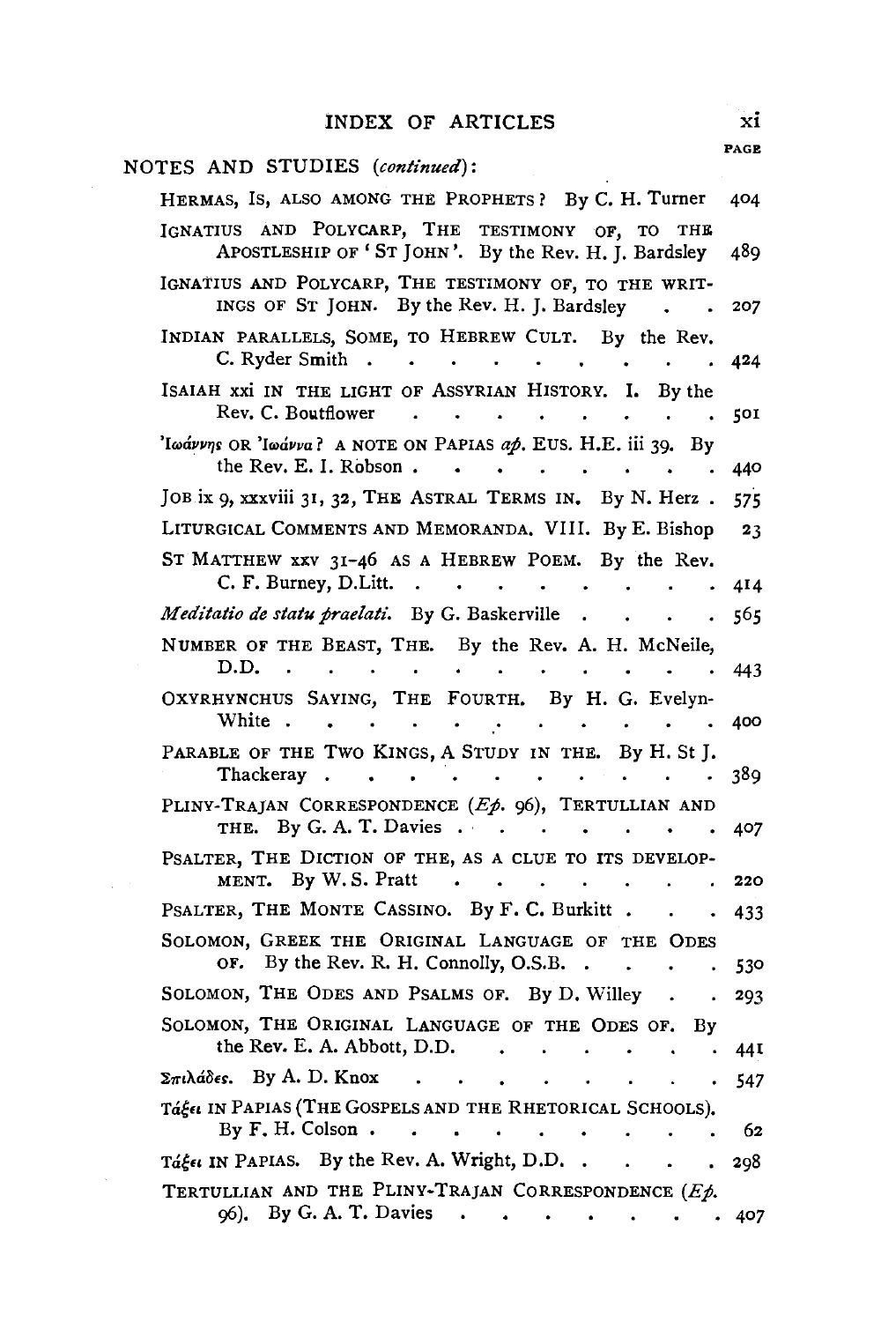xii INDEX OF ARTICLES

| NOTES AND STUDIES (continued):                                           | <b>PAGE</b> |
|--------------------------------------------------------------------------|-------------|
| TERTULLIANEA. By C. H. Turner 556                                        |             |
| TOBIT, THE CHIEF RECENSIONS OF THE BOOK OF. By the<br>Rev. D. C. Simpson | 516         |
| RESURRECTION APPEARANCES, THE. By the Very Rev. J. A.<br>Robinson, D.D.  | . 196       |
| REVIEWS. See INDEX III.                                                  |             |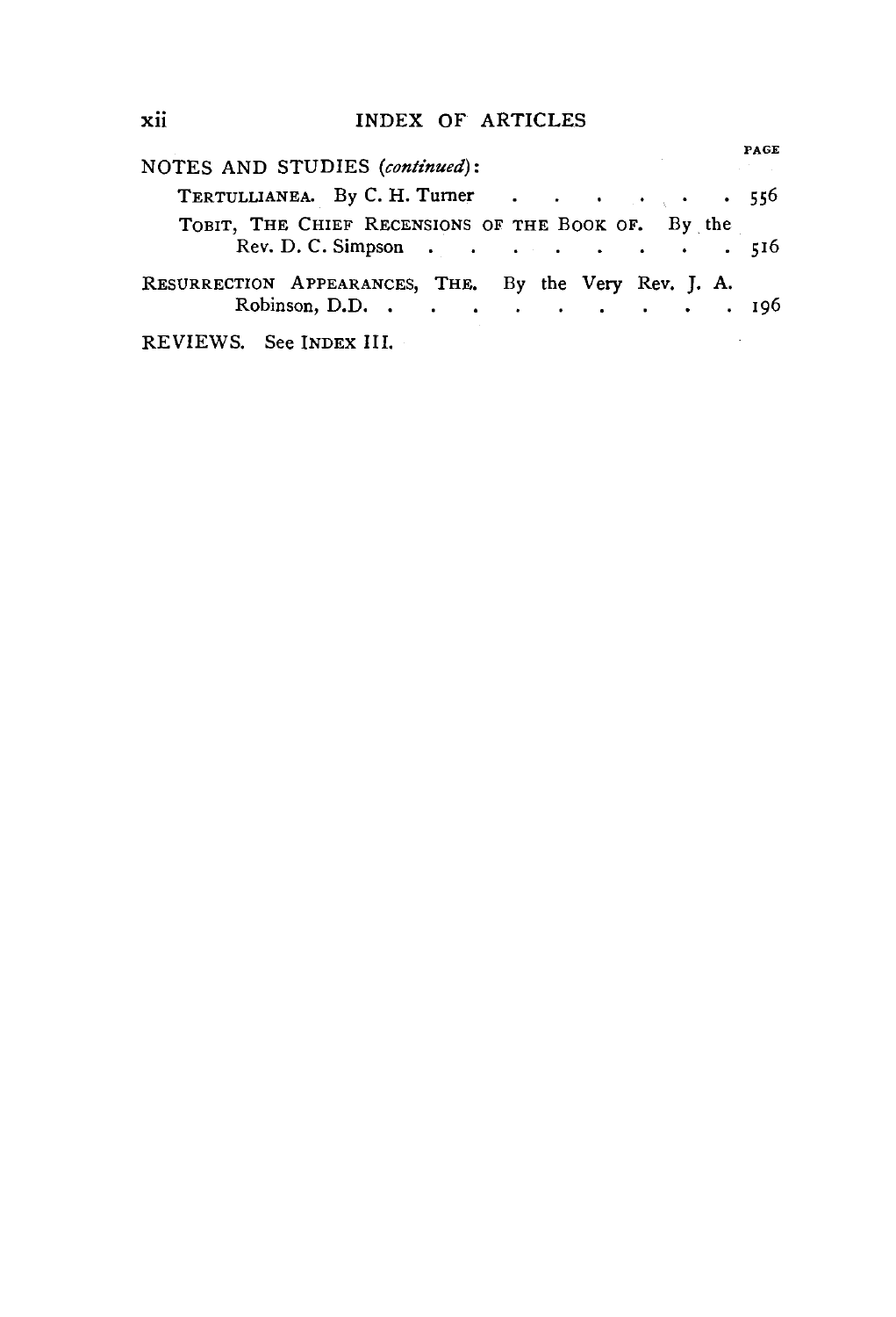# INDEX OF AUTHORS AND BOOKS REVIEWED OR NOTICED

PAGE

| ABBOTT, E. A. Light on the Gospel from an ancient Poet                    |          | 313  |
|---------------------------------------------------------------------------|----------|------|
| Acts of Paul.                                                             |          | 604  |
| ADAM, D. S. Cardinal elements of the Christian Faith.                     |          | 132  |
| ANGUS, S. See THUMB, A.                                                   |          |      |
| Apocalypse of S. John                                                     | 338, 443 |      |
| AUGUSTINE, ST. De catechisandis rudibus (ed. W.Y. FAUSSET)                |          | 154  |
| BACHELET, X. M. le. Bellarmin avant son Cardinalat, 1542-1598             |          | 455  |
| Bellarmin et la Bible Sixto-Clémentine                                    |          | 472  |
| BAUMGARTEN, P. M. Die Vulgata Sixtina von 1590 und ihre Einführungs-      |          |      |
| bulle                                                                     |          | 473  |
| BEER, G. Die Mischna Pesakim.                                             |          | 621  |
| BENEDICT, ST. Regula Monachorum                                           |          | 156  |
| BERNARD, J. H. The Odes of Solomon                                        |          | 31I  |
| BEWER, J. A. Obadiah, Joel, Jonah in 'International Critical Commen-      |          |      |
| $tary'$ .                                                                 | 146,     | 626  |
| BLACK, J. S. Judges.                                                      |          | 15 I |
| BLAKE, B. The Book of Job and the Problem of Suffering                    |          | 61q  |
| Book of Common Prayer                                                     |          | 553  |
| BOYER, P. J. The Book of Joshua                                           |          | 144  |
| BREWER, H. Geschichtliche Betrachtungen zu Kommodian (I)                  |          | 155  |
| BROOKS, E. W. James of Edessa: The Hymns of Severus of Antioch and        |          |      |
| others $(II)$ .                                                           |          | 136  |
| The Economic Conditions of Judaea after the destruction of<br>Büchler, A. |          |      |
| the Second Temple                                                         |          | 632  |
| BURKITT, F. C. The Syriac forms of New Testament Proper Names             |          | 474  |
| BUTLER, E. C. Sancti Benedicti Regula Monachorum.                         |          | 156  |
| CARPENTER, S. C. Corinthians I and II                                     |          | 151  |
| Institutio<br>Cassiodorus.                                                |          | 69   |
| CHANDLER, A. Faith and Experience.                                        |          |      |
| CHAPMAN, A. T. Introduction to the Pentateuch                             |          | 591  |
|                                                                           |          | 143  |
| CHAPMAN, J. John the Presbyter and the Fourth Gospel                      |          | 594  |
| CHARLES, R. H. Daniel                                                     |          | 623  |
| CHEMINANT, P. Ezekiel xxvi-xxviii 19                                      |          | 627  |
| CHEYNE, T. K. The Mines of Isaiah re-explored.                            |          | 631  |
| The Veil of Hebrew History: a further attempt to lift it.                 |          | 631  |
| The Book of Proverbs.<br>COATES, J. R.                                    |          | 151  |
| The Patriarchs of Constantinople<br>Совнам, С. D.                         |          | 456  |
| Codex Bezae.                                                              |          | 385  |
| See BREWER, H., and A. D'ALES.<br>COMMODIAN,                              |          |      |
| Judges and Ruth.<br>COOKE, G. A.                                          |          | 628  |
| Textkritische Materialien zur Hexateuchfrage (I).<br>DAHSE, J.            |          | 630  |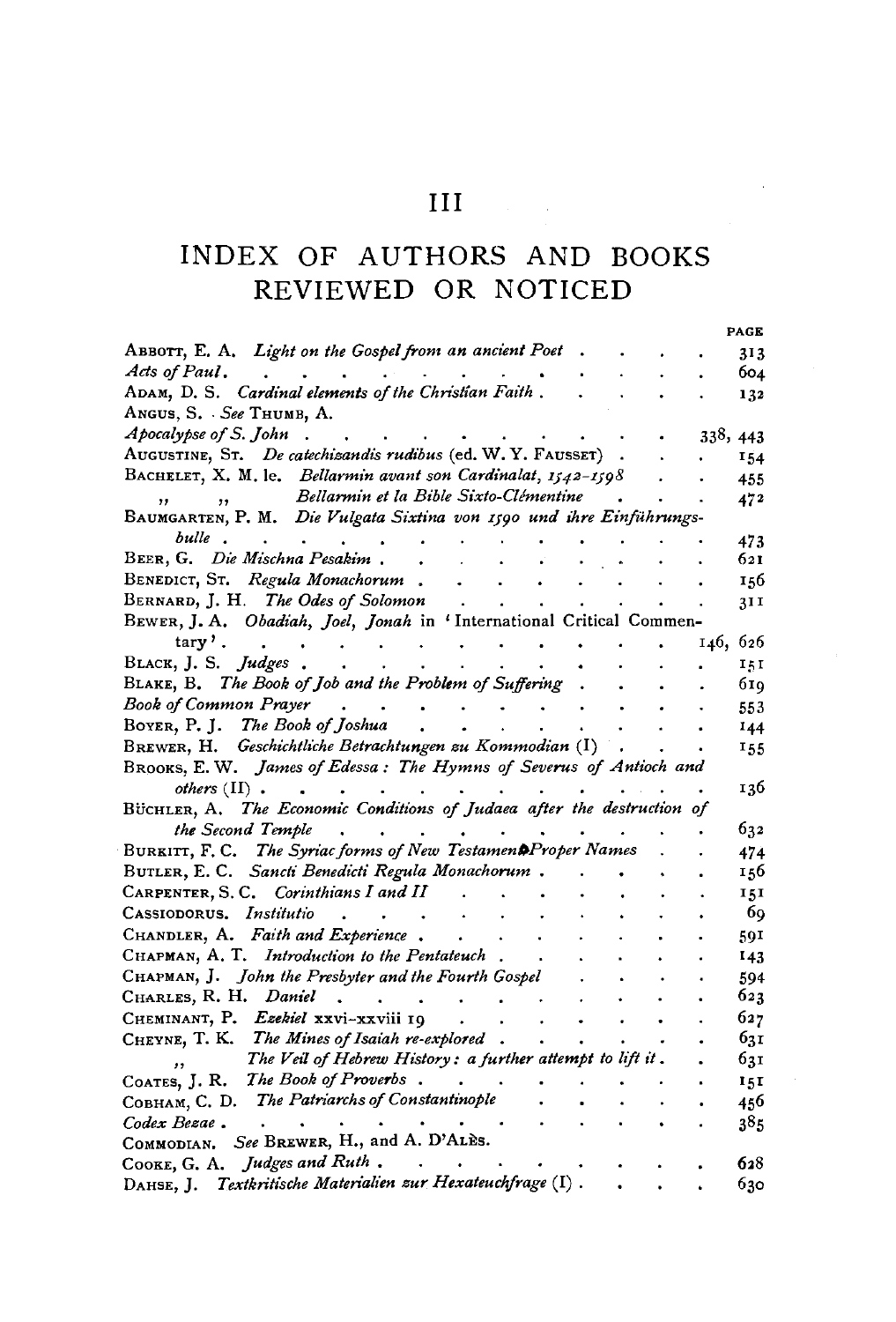### xiv AUTHORS AND BOOKS REVIEWED OR NOTICED

|                                                                                                   |  |  |          | PAGE            |
|---------------------------------------------------------------------------------------------------|--|--|----------|-----------------|
| D'ALES. A. Commodien et son Temps .                                                               |  |  |          | 154             |
| Decretum Gelasianum   .                                                                           |  |  | 321, 469 |                 |
| DOBSCHÜTZ, E. VON. Das Decretum Gelasianum de libris recipiendis et non                           |  |  |          |                 |
| recipiendis .<br>$\bullet$                                                                        |  |  |          | 469             |
| DÖLLER, J. Das Buch Jona                                                                          |  |  |          | 626             |
| DRIVER, S. R. The Book of Exodus.                                                                 |  |  |          | 143             |
| Notes on the Hebrew Text and the Topography of the Books of<br>$\overline{\phantom{a}}$           |  |  |          |                 |
| Samuel                                                                                            |  |  |          | 628             |
| DUFOURCQ, A. Histoire de l'Église du XI <sup>e</sup> au XVIII <sup>e</sup> siècle (VI).           |  |  |          | 448             |
| Duнм. Anmerkungen zu den Zwölf Propheten                                                          |  |  |          | 146             |
| Elephantine Papyri                                                                                |  |  |          | 570             |
| EUCHERIUS. Instructiones                                                                          |  |  |          | 70              |
| EUCKEN, R. The Truth of Religion (transl. W. T. JONES)                                            |  |  |          | II7             |
| EUSEBIUS. $H.E.$ iii 39<br>$\sim$                                                                 |  |  |          | 62              |
| EVANS, D. T. The Principles of Hebrew Grammar                                                     |  |  |          | 634             |
| FAUSSET, W. Y. S. Aurelii Augustini Liber De catechizandis rudibus                                |  |  |          | 154             |
| FLETCHER, M. S. The Psychology of the New Testament                                               |  |  |          | 582             |
| FORSYTH, P. T. Faith, Freedom, and the Future.                                                    |  |  |          | 132             |
| Foundations: a statement of Christian Belief in terms of Modern Thought                           |  |  |          | 196             |
| FOWLER, H. T. A History of the Literature of Ancient Israel                                       |  |  |          | 632             |
| FULFORD, H. W. Thessalonians, I, 2 Timothy, Titus.                                                |  |  |          | 151             |
| FULGENTIUS, ST. Commonitorium                                                                     |  |  |          | 481             |
| FULLER, B. A. G. The Problem of Evil in Plotinus                                                  |  |  |          | 309             |
| FURNEAUX, W. M. The Acts of the Apostles                                                          |  |  |          | 617             |
| GAUTHIER, L. Ibn Thofail: sa vie, ses œuvres                                                      |  |  |          | 596             |
| GEMOLL, M. Die Indogermanen im Alten Orient                                                       |  |  |          | 148             |
| GIRDLESTONE, R. B. The Building-up of the Old Testament                                           |  |  |          | 632             |
| GOODRICK, A. T. S. The Book of Wisdom.                                                            |  |  |          | 623             |
| GOODSPEED, E. J. Index Apologeticus sive Clavis Apologetarum pri-                                 |  |  |          |                 |
| stinorum<br>$\bullet$                                                                             |  |  |          | 152             |
| GRAY, G. B. Isaiah i-xxxix                                                                        |  |  |          | 624             |
| GREY, H. G. St Paul's Epistle to the Romans                                                       |  |  |          | 151             |
| GUERRIER, L., and S. GRÉBAUT. Le Testament en Galilée de N.-S. Jésus-                             |  |  |          |                 |
| Christ                                                                                            |  |  |          | бог             |
| Über den privaten Gebrauch d. hl. Schriften in der alten<br>HARNACK, A.                           |  |  |          |                 |
| Kirche (Bible-Reading in the Early Church, transl. J. R. WILKINSON)                               |  |  |          | 598             |
| HENNESSY, T. H. The First Book of Kings.                                                          |  |  |          | 151             |
| The Second Book of Kings                                                                          |  |  |          | 630             |
| HERFORD, R. T. Pharisaism                                                                         |  |  |          | 593             |
| HERMAS. Pastor (ed. A. LELONG)                                                                    |  |  |          | 152             |
| HENSON, H. H. Puritanism in England                                                               |  |  |          | 457             |
| The Creed in the Pulpit<br>,                                                                      |  |  |          | 589             |
| HEURTEVENT, R. Durand de Troarn et les origines de l'hérésie bérengarienne                        |  |  |          | 447             |
| HOLZMANN, O. Die Mischna Berakot, Der Toseptatraktat Berakot                                      |  |  |          | 621             |
| How, J. C. H. Joel and Amos<br>HOWORTH, H. H. The Birth of the English Church: Saint Augustine of |  |  |          | 151             |
| Canterbury                                                                                        |  |  |          |                 |
| Saint Gregory the Great                                                                           |  |  |          | 599             |
| , ,<br>Hügel, F. von. Eternal Life: a Study                                                       |  |  |          | 45I             |
| IGNATIUS, ST                                                                                      |  |  |          | 579<br>207, 489 |
| <i>Isaiah</i> xxi                                                                                 |  |  |          | 501             |
|                                                                                                   |  |  |          |                 |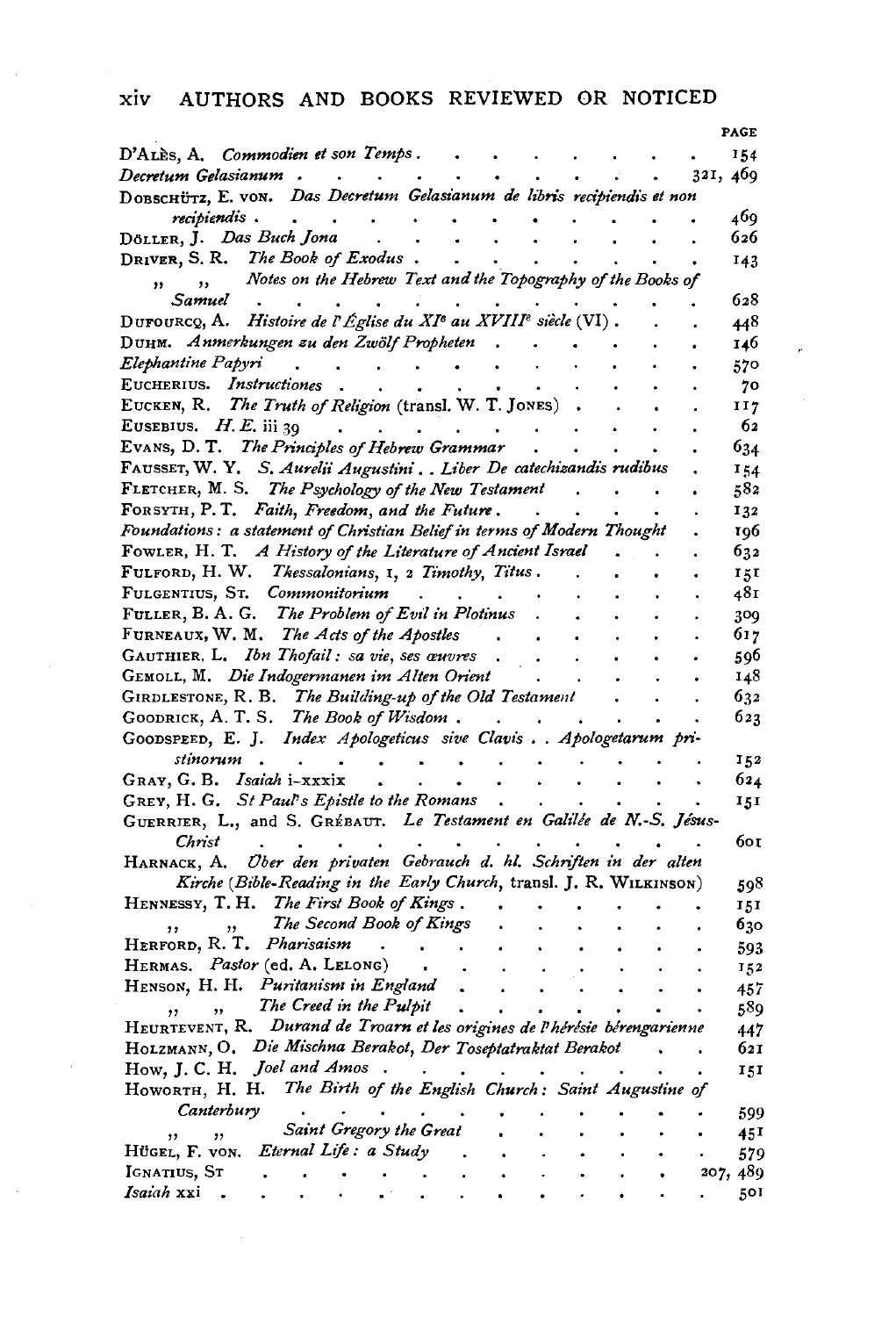### AUTHORS AND BOOKS REVIEWED OR NOTICED xv

 $\bar{\gamma}$ 

|                                                                                                                      |             | PAGE                    |
|----------------------------------------------------------------------------------------------------------------------|-------------|-------------------------|
| JACKSON, F. J. F. (ed.). The Parting of the Roads                                                                    |             | 305                     |
| JAMES OF EDESSA. The Hymns of Severus of Antioch and others.                                                         |             | 136                     |
|                                                                                                                      |             | 627                     |
| JEAN, F. C. Jérémie<br>,, Les Lettres de Hammurapi à Sin-idinnam                                                     |             | 608                     |
| $Job$ ix 9, xxxviii 31, 32<br>$\sim$ $\sim$ $\sim$ $\sim$                                                            |             | 575                     |
| JOHNS, C. H. W. Ancient Assyria<br>$\ddot{\phantom{a}}$<br>$\sim$                                                    |             | 149                     |
| Ancient Babylonia.<br>,,<br>, , ,                                                                                    |             | 633                     |
| JOHNSON, F. H. God in Evolution: a Pragmatic Study of Theology                                                       |             | 122                     |
| JONES, W. T. The Truth of Religion (R. EUCKEN).                                                                      |             | 117                     |
| KALT, E. Samson                                                                                                      |             | 626                     |
| LAKE, K. Historical Evidence for the Resurrection                                                                    |             | 161                     |
| LANCHESTER, H. C. O. The Acts of the Apostles                                                                        |             | 151                     |
| The Old Testament<br>$\overline{\mathbf{z}}$<br>,                                                                    |             | 148                     |
| and C. T. WOOD. A Hebrew Grammar.<br>$\mathbf{H}$<br>, ,                                                             |             | 633                     |
| KRÜGER, G., and others. Handbuch der Kirchengeschichte für Studierende.                                              |             | 445                     |
| LA TOUCHE, E. D. The Person of Christ in Modern Thought                                                              |             | 130                     |
| LELONG, A. Le Pasteur d'Hermas.                                                                                      |             | 152                     |
| LINDEMANN, H. Florilegium Hebraicum                                                                                  |             | 634                     |
| Lucor, A. Palladius, Histoire Lausiaque.                                                                             |             | 152                     |
| <i>St Luke</i> xiv 31 sq.<br><b>Contract Contract</b><br>$\ddot{\phantom{0}}$                                        |             | 389                     |
| LYTTELTON, E. Character and Religion                                                                                 |             | 127                     |
| MACALISTER, R. A. S. A History of Civilization in Palestine                                                          |             | 149                     |
| $St$ Matthew $xxy$ $31-46$                                                                                           |             | 414                     |
| MCFADYAN, J. E. The Epistles to the Corinthians                                                                      |             | 150                     |
| MCNEILE, A. H. The Book of Numbers.                                                                                  |             | 143                     |
| ,, Deuteronomy : its place in Revelation                                                                             |             | 630                     |
| MAJOR, H. D. A. The Gospel of Freedom.                                                                               |             | 590                     |
| MEINHOLD ON Gen. xiv.<br>$\mathbf{r}$ , $\mathbf{r}$<br>$\ddot{\phantom{0}}$                                         |             | 148                     |
| MITCHELL, H. G. Haggai, Zachariah<br>$\mathbf{r} = \mathbf{r} \cdot \mathbf{r}$<br>$\bullet$                         |             | 625<br>$\ddot{\bullet}$ |
| MONCEAUX, P. Histoire littéraire de l'Afrique chrétienne.                                                            |             | 447                     |
| MOULTON, J. H. Einleitung in die Sprache des Neuen Testaments                                                        |             | 614                     |
| NAU, F. Histoires d'Ahoudemmeh et de Marouta                                                                         |             | 137                     |
| La Didascalie des douze Apôtres.<br>$\mathbf{r}$<br>$\bullet$ .                                                      |             | 607                     |
| NUTTER, B. The Story of the Cambridge Baptists                                                                       |             | $45^{8}$                |
| OESTERLEY, W. O. E. The Wisdom of Jesus the Son of Sirach, I Samuel.                                                 |             | 629                     |
| OMAN, J. The Church and the Divine Order .                                                                           |             | 301                     |
| ORIGEN on the <i>Epistle to the Romans</i> .                                                                         |             | ΙO                      |
| Oxyrhynchus Saying iv<br>$\mathcal{L}(\mathbf{z})$ , and $\mathcal{L}(\mathbf{z})$ , and $\mathcal{L}(\mathbf{z})$   |             | 400                     |
| PALLADIUS. Historia Lausiaca (ed. A. LUCOT)                                                                          |             |                         |
| PAPIAS                                                                                                               |             | 152                     |
| PATERSON, W. P. The Rule of Faith.                                                                                   |             | .62, 298, 440<br>588    |
| PEAKE, A. S. Jeremiah and Lamentations.                                                                              |             | 145                     |
| Isaiah xl-lxvi                                                                                                       |             | 624                     |
| $\mathcal{A}^{\mathcal{A}}$ , $\mathcal{A}^{\mathcal{A}}$<br>, 1<br>$\overline{\phantom{a}}$<br>Peter, the Gospel of |             | 161                     |
| $\bullet$<br>PLESSIS, J. Esekiel xxix-xxxii.                                                                         |             | 627                     |
|                                                                                                                      |             |                         |
| PLINY. $E_p$ , $96$ $\cdot \cdot \cdot$<br>PLUMMER, A. The Churches in Britain before A. D. 1200                     |             | 407                     |
| ,, and A. ROBERTSON. Commentary on the First Epistle to                                                              | $\bullet$ . | 452                     |
| , 1                                                                                                                  |             |                         |
| the Corinthians.<br>$\bullet$ . The $\bullet$ is $\bullet$<br>$\sim 10^{-1}$                                         |             | 150                     |
| PODECHARD, E. L'Ecclésiaste .                                                                                        |             | 635                     |
| POLYCARP, ST<br>$\ddot{\phantom{0}}$<br>$\bullet$<br>$\bullet$                                                       |             | 207, 489                |